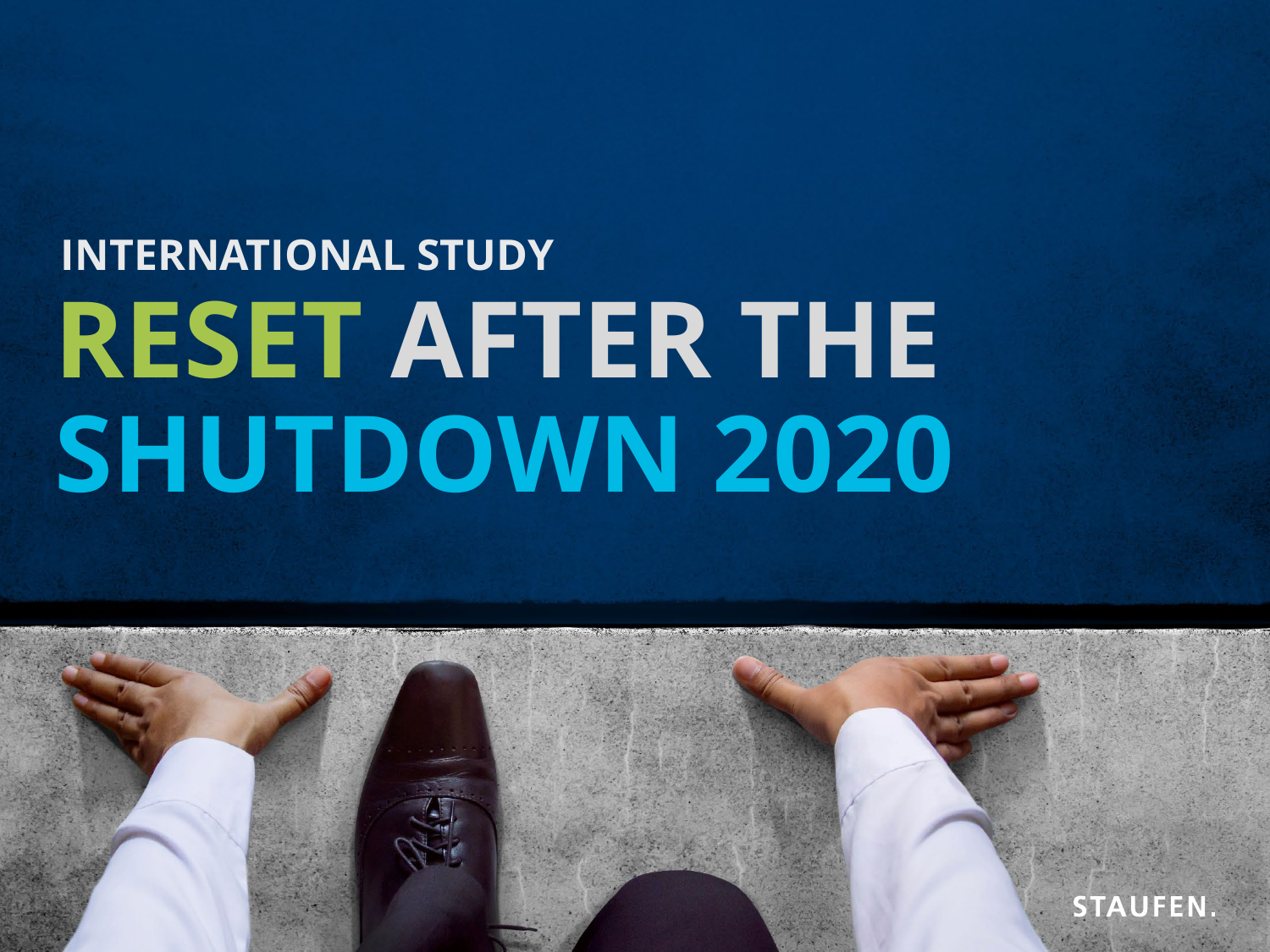### **FACTS AND FIGURES:**

FOR THE PRESENT STUDY THE CONSULTING COMPANY STAUFEN SURVEYED **730 COMPANIES** LOCATED IN GERMANY, USA, CHINA, SWITZERLAND, ITALY, BRAZIL, MEXICO, POLAND, HUNGARY, CZECH REPUBLIC, SLOVAKIA AND ROMANIA REGARDING THE TOPIC: **RESET AFTER THE SHUTDOWN**.

THE SURVEY WAS CONDUCTED IN **APRIL 2020**.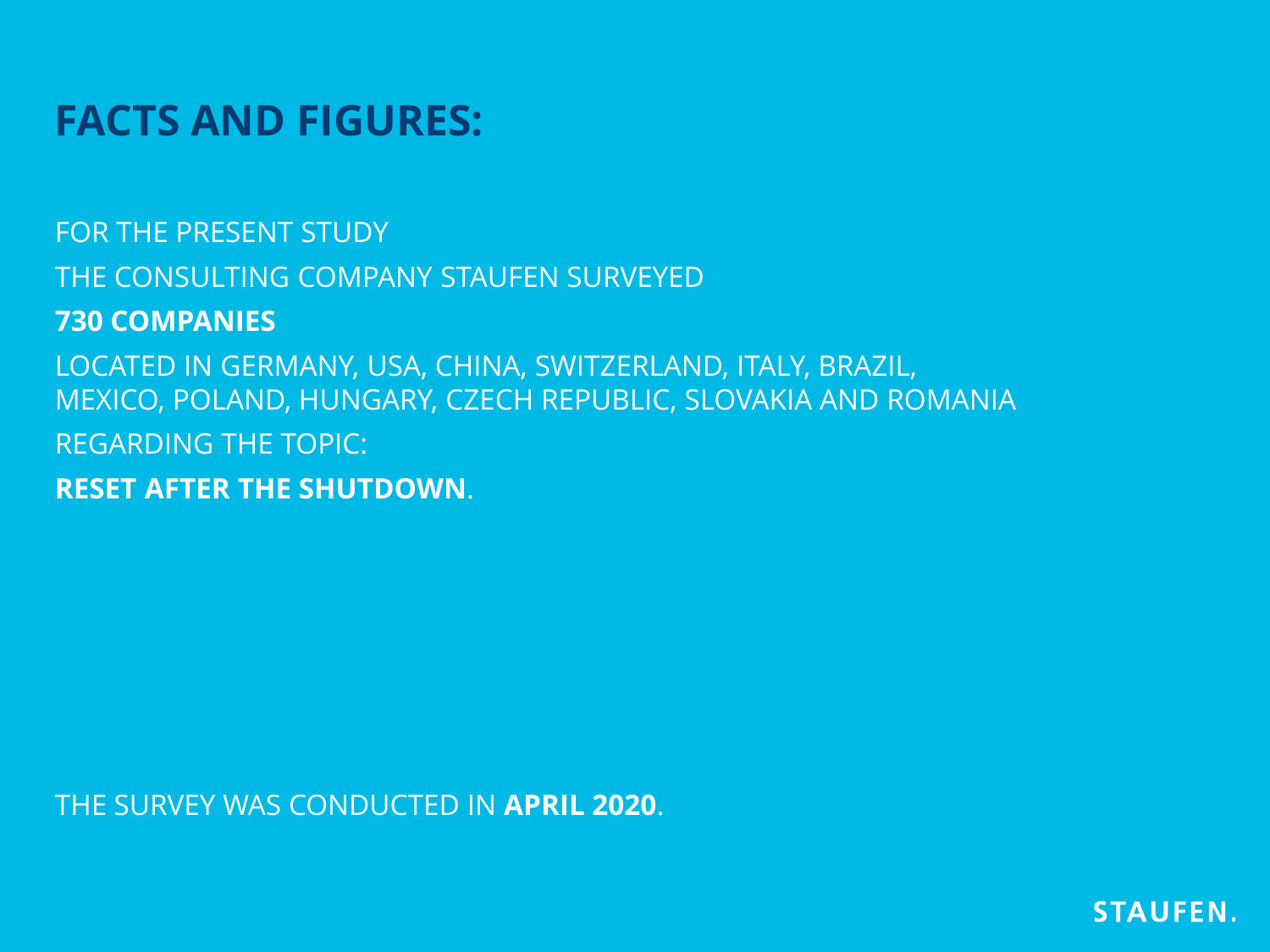# MANAGEMENT SUMMARY. **RESET AFTER THE SHUTDOWN**

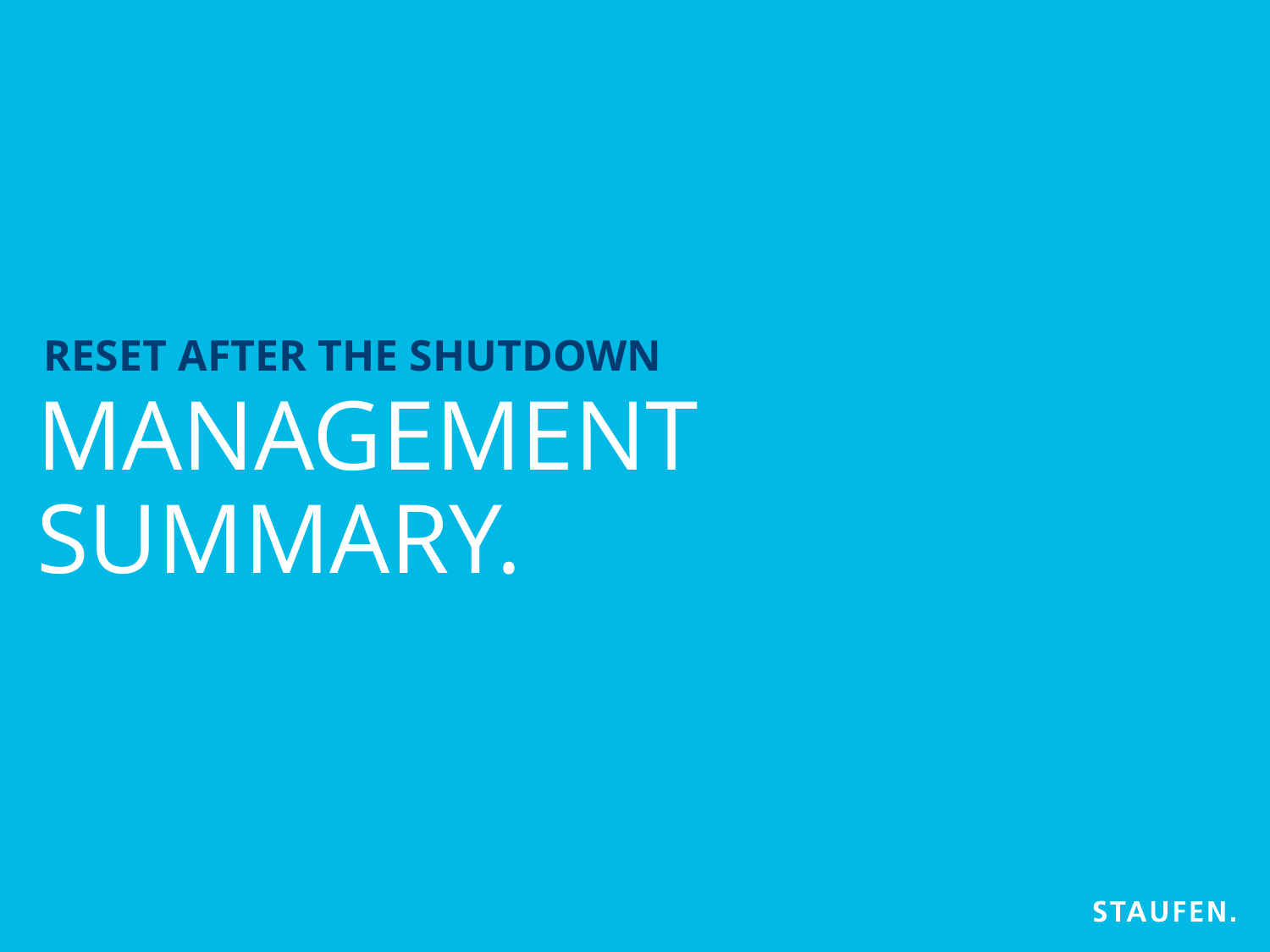

- **The main challenges for a successful reset after the shutdown:**
- **62 percent** of companies suffer from a **weaker demand** for their products
- **30 percent** of companies have to face a **restructuring period** due to financial problems
- **26 percent** of companies need to **reorganize** their **supply chains**



- **The most important lesson to be learned from the crisis: Secure your global supply chains!**
- Look for **additional suppliers**
- **IMPROVE Management of the supplier network**
- **Intelligent build-up of inventory levels**

**Which immediate measures are being implemented by the interviewed companies?**

- Measures to **secure liquidity**  from short-time work to direct state aid
- Measures to **increase efficiency**  e.g. process optimization and digitization

The Corona crisis will affect the economy for a long time: only **56 percent** of the businesses will operate as they did before the shutdown at the **earliest at the end of 2020 STAUFEN.**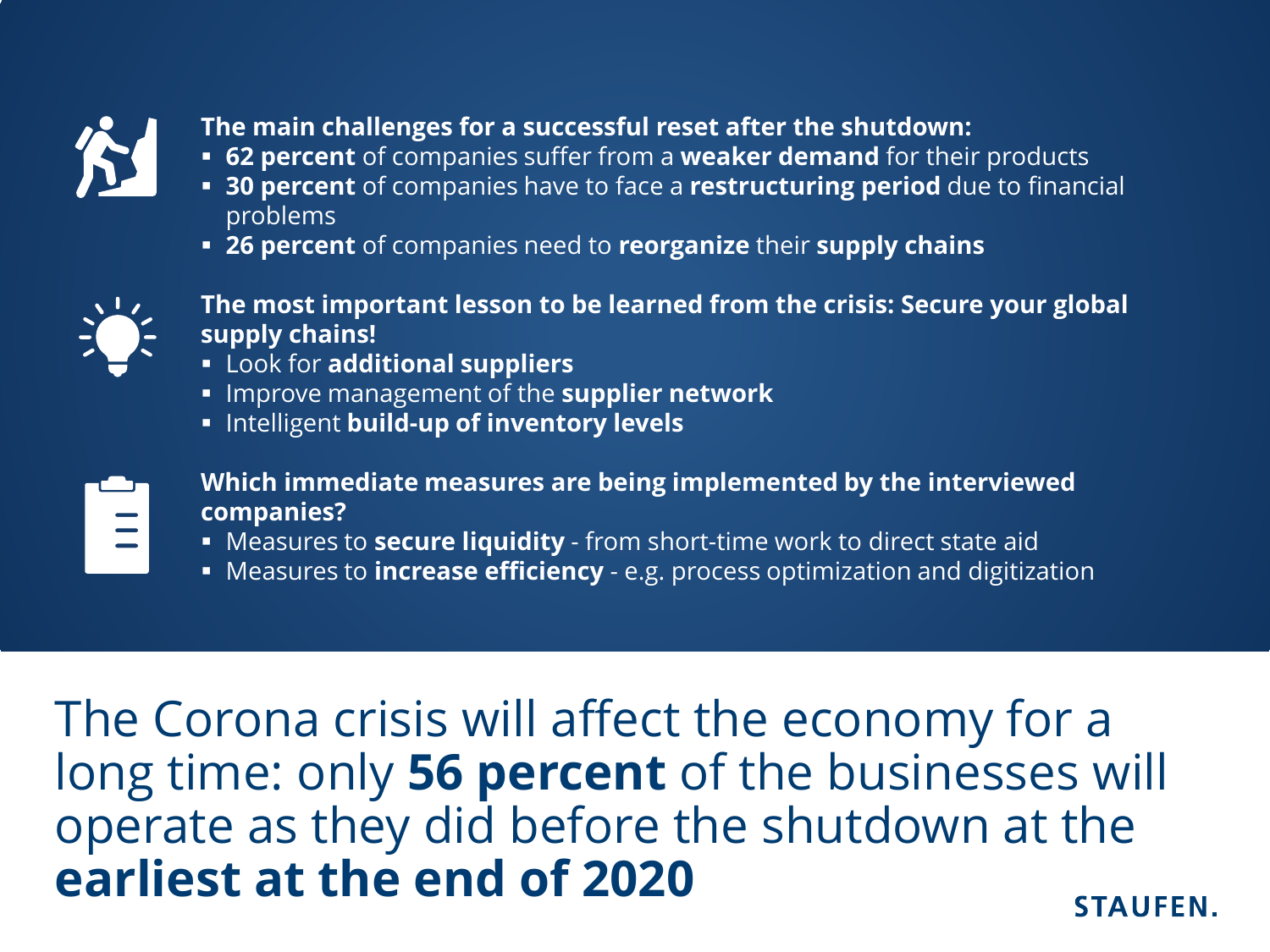# THE RESULTS. **RESET AFTER THE SHUTDOWN**

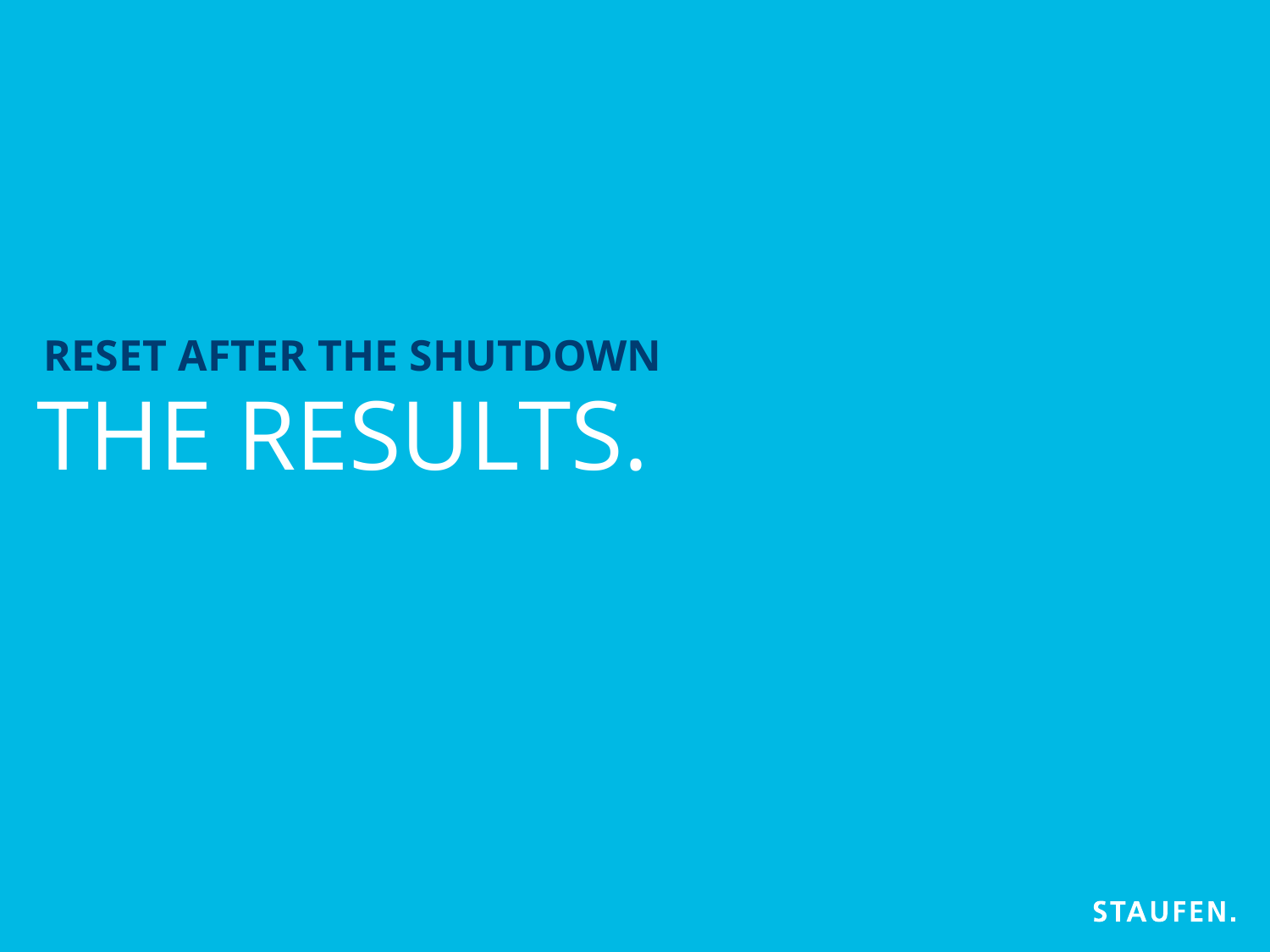#### **Please assess the extent of economic impact of the current crisis on your company?**



# The **crisis** will also have an impact on the **following year**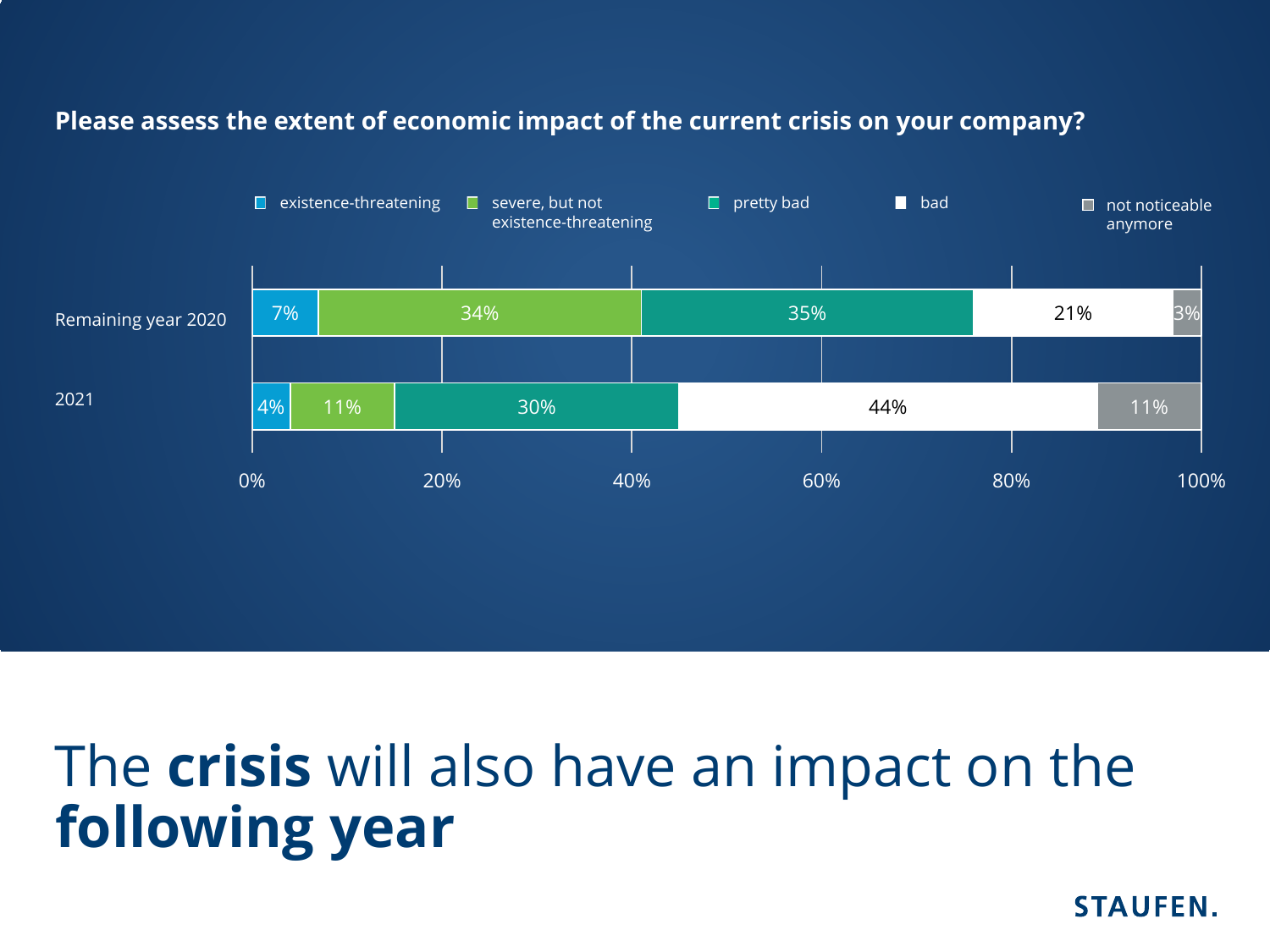#### After the COVID-19 pandemic economic life will slowly start to get back on track. **How long do you recon it will take for your company to operate as it did before the shutdown?**

| Approx. until end of May                              | 6%  |
|-------------------------------------------------------|-----|
| Approx. until end of June                             | 10% |
| Approx. until end of August                           | 18% |
| Approx. until end of next year                        | 32% |
| In the course of the next year                        | 24% |
| Not at all, because production is being shut down     | 0%  |
| The shutdown does not have impact on our<br>processes | 10% |

# The **effects** of the shutdown will last in businesses for the **long term**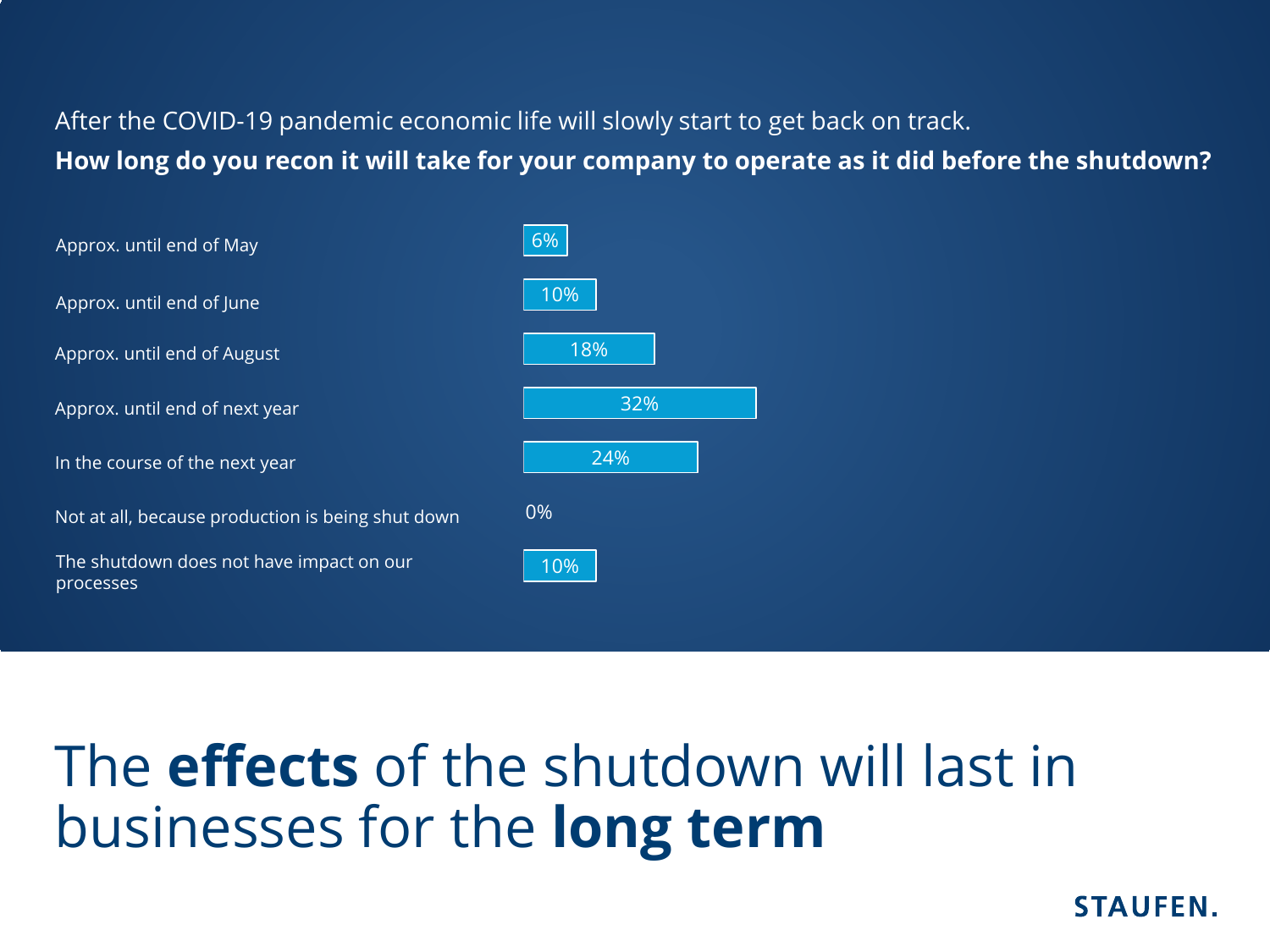#### **Which factors prevent a quick reset of your business?**

Multiple answers possible

| Missing demand for our products                                         | 62%        |  |  |
|-------------------------------------------------------------------------|------------|--|--|
| <b>Travel restrictions</b>                                              | 48%        |  |  |
| Missing parts/ materials from external suppliers                        | 40%        |  |  |
| Regulations by authorities                                              | 25%        |  |  |
| Logistical problems - products cannot be transported to<br>the customer | 18%        |  |  |
| Financial problems of our company as a whole                            | 15%        |  |  |
| Missing parts/ materilas from internal suppliers                        | 8%         |  |  |
| Technical problems at launch                                            | 4%         |  |  |
| Missing know-how                                                        | $\vert$ 2% |  |  |
| <b>Nothing</b>                                                          | 8%         |  |  |

# Companies have to face **numerous challenges**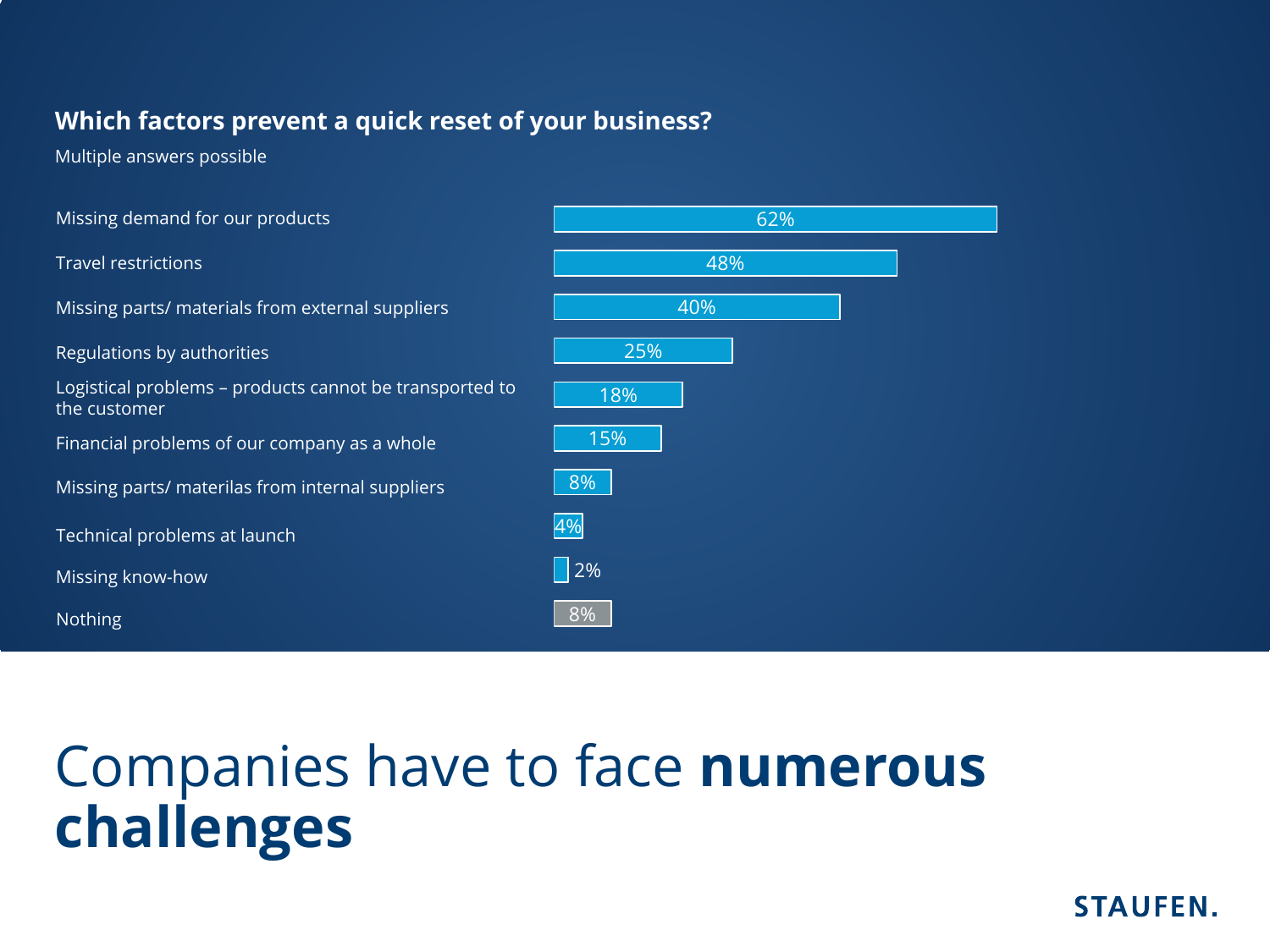#### Considering the upcoming months until the end of the year:

#### **How big do you recon the challenges for your company in the following segments?**

|                                                           | $\Box$ very big                                         | pretty big     | $\blacksquare$ rather small |     | $\blacksquare$ none at all |
|-----------------------------------------------------------|---------------------------------------------------------|----------------|-----------------------------|-----|----------------------------|
| Decreased demand of our products<br>and services          | 24%                                                     | $\sqrt{264\%}$ | 40%                         | 29% | 7%                         |
| Restructuring of the company due to<br>financial problems | 5%<br>25%<br>$\Sigma$ 30%                               |                | 44%                         |     | 26%                        |
| Supply chain reconfiguration                              | $4\%$<br>22%<br>$\mathsf{\Sigma}$ 26% $\mathsf{\Sigma}$ |                | 53%                         |     | 21%                        |
| Fulfillment of authority<br>regulations for reset         | $4\%$<br>19%<br>$\sqrt{223\%}$                          |                | 45%                         |     | 32%                        |
| Reset of production                                       | 16%<br>$4\%$<br>$\Sigma$ 20%                            |                | 48%                         |     | 32%                        |
|                                                           | 0%                                                      | 20%<br>40%     | 60%                         | 80% | 100%                       |

## **New solutions** are necessary in various areas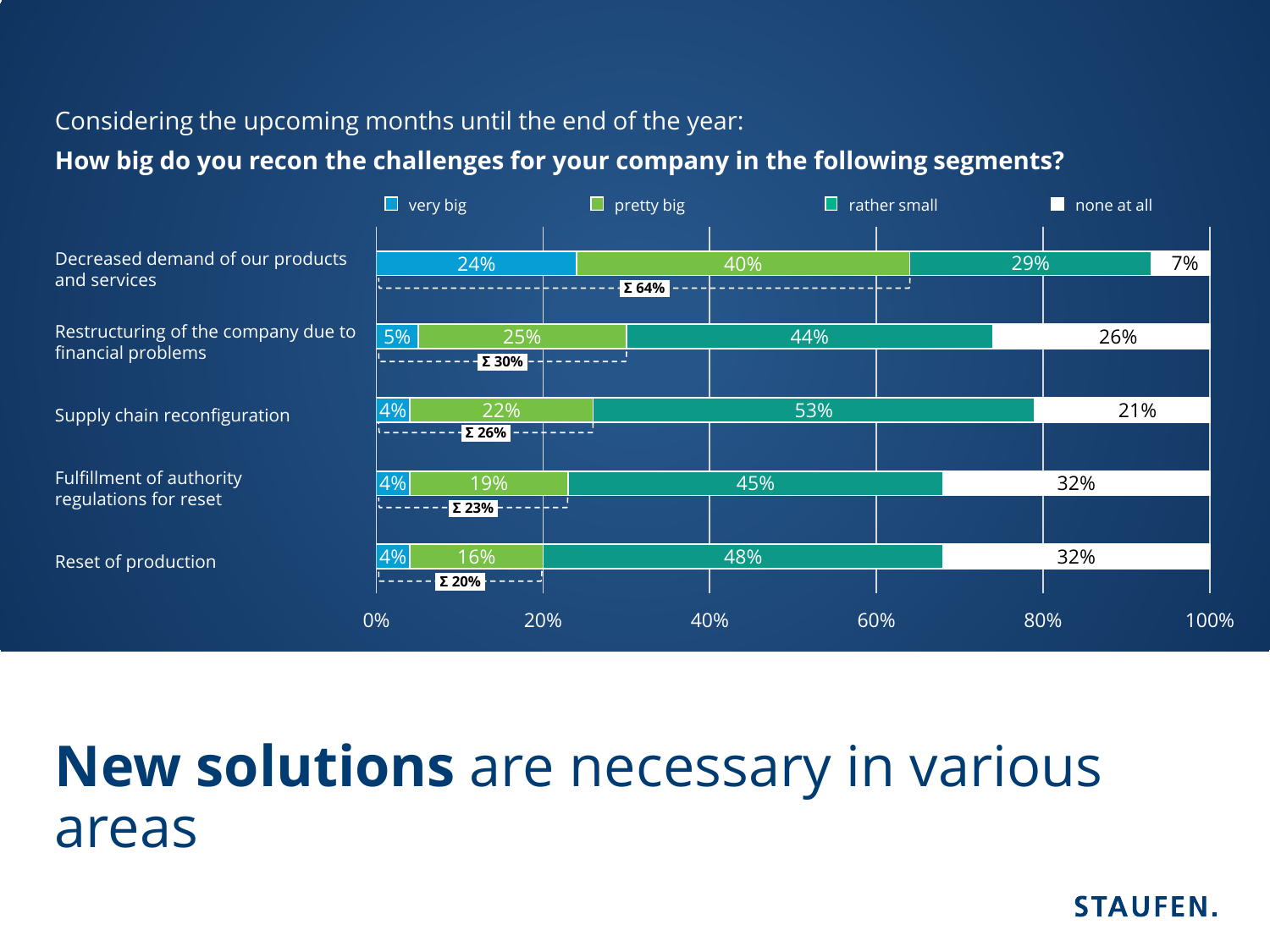Due to the crisis one big area of concern for many companies are the supply chains. **Are you currently experiencing problems with your supply chain(s)?**



## Potential **deficiencies** in supply chains have been **detected**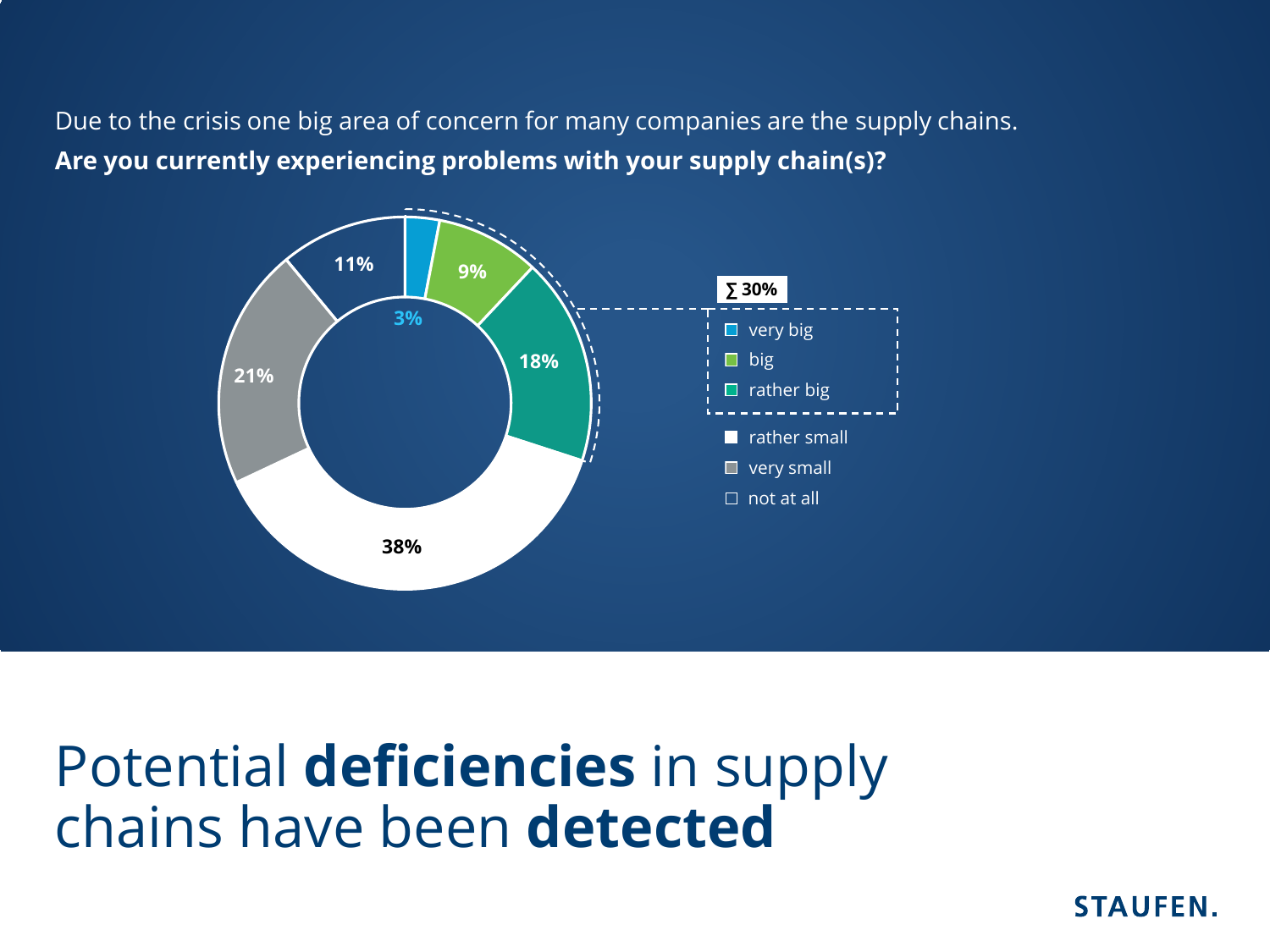#### **Which measures are suitable for optimizing your supply chain?**

Multiple answers possible



# A lesson to be learned from the crisis: **Controlling the risk more broadly**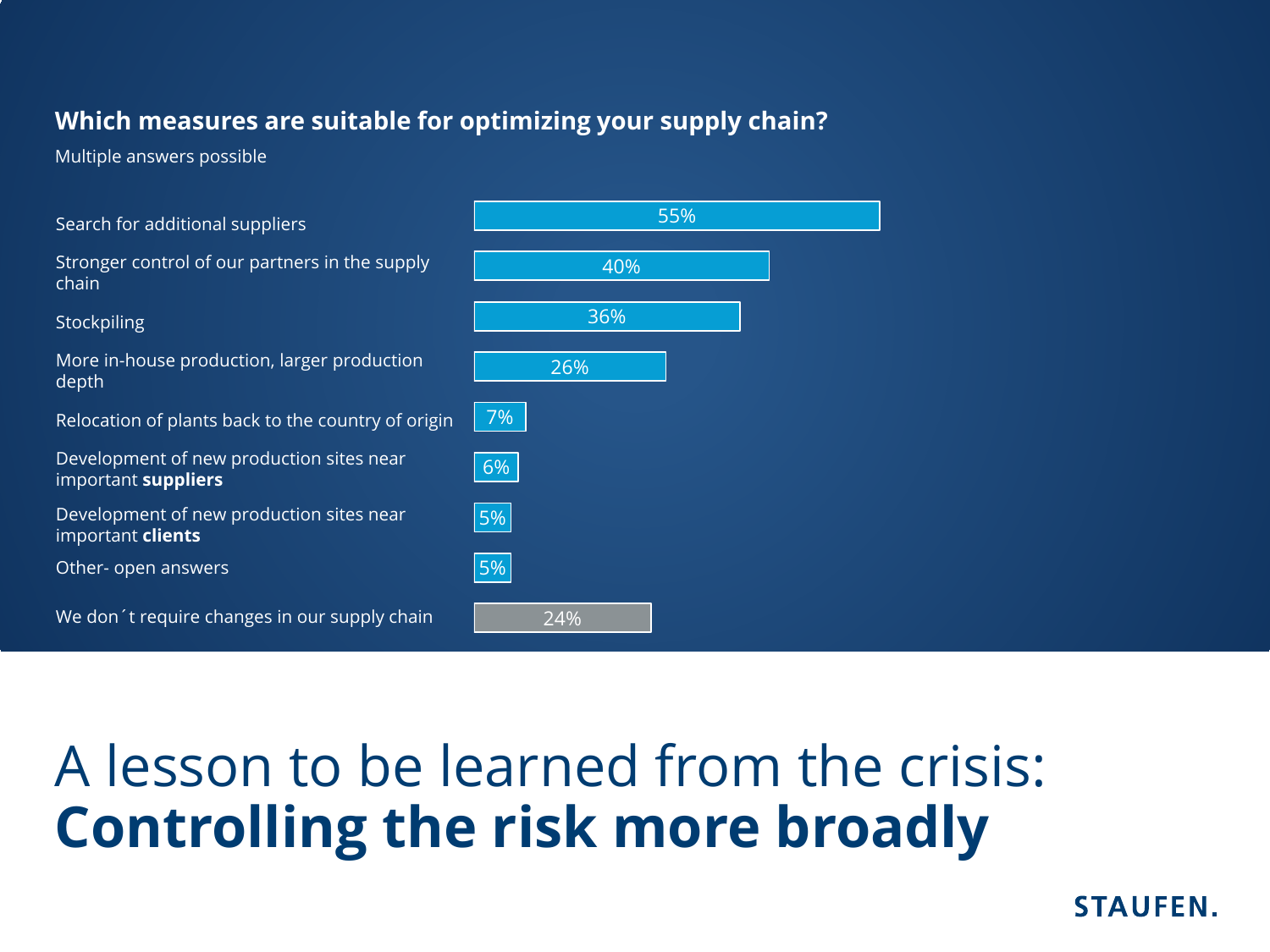#### **Which of the following measures do you consider to be realistic or have you taken in response to the crisis?**

#### **Multiple answers possible**



# **Raising efficiency potentials and providing relief in the short term**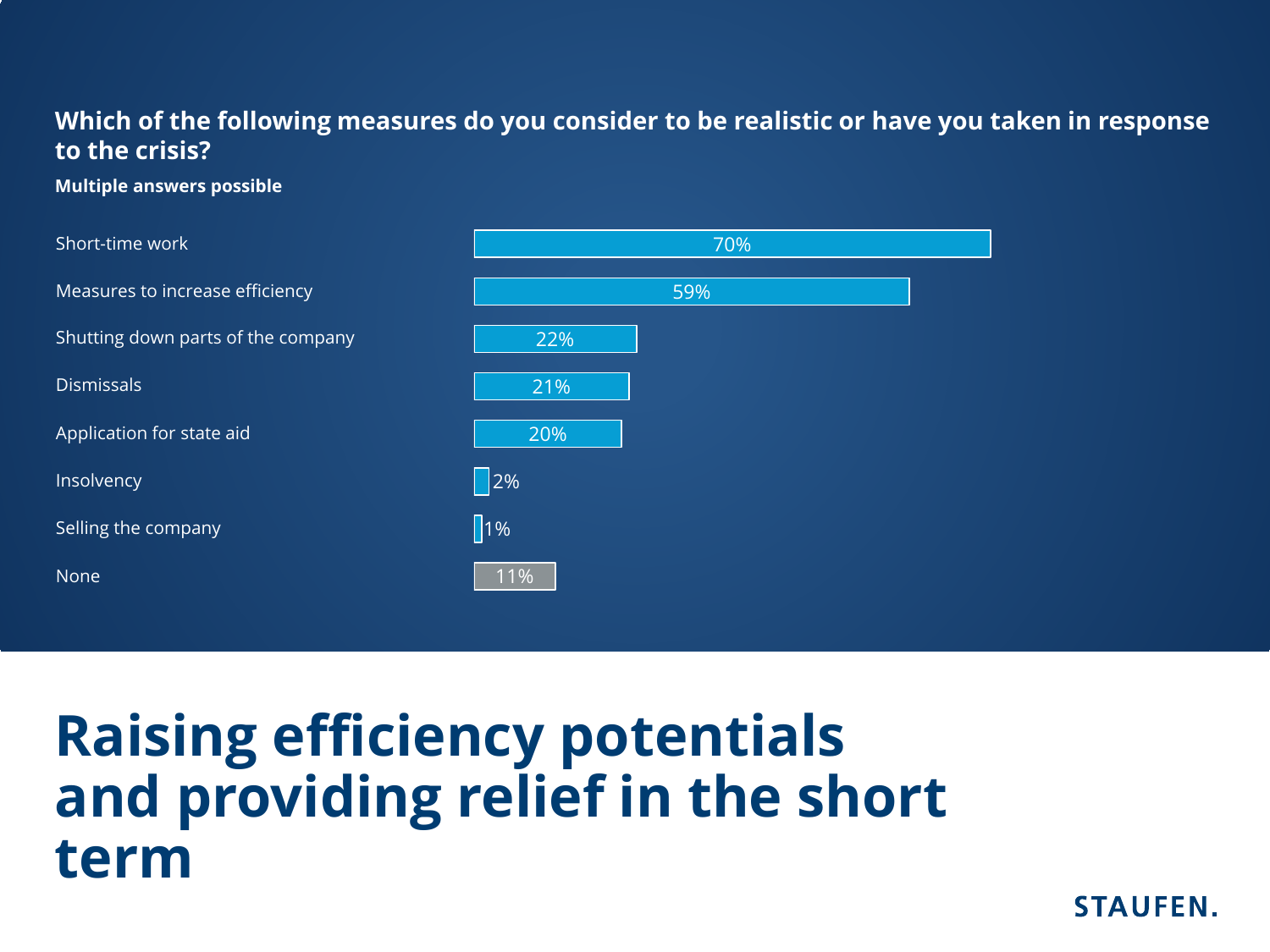

# STATISTICAL DATA. **RESET AFTER THE SHUTDOWN**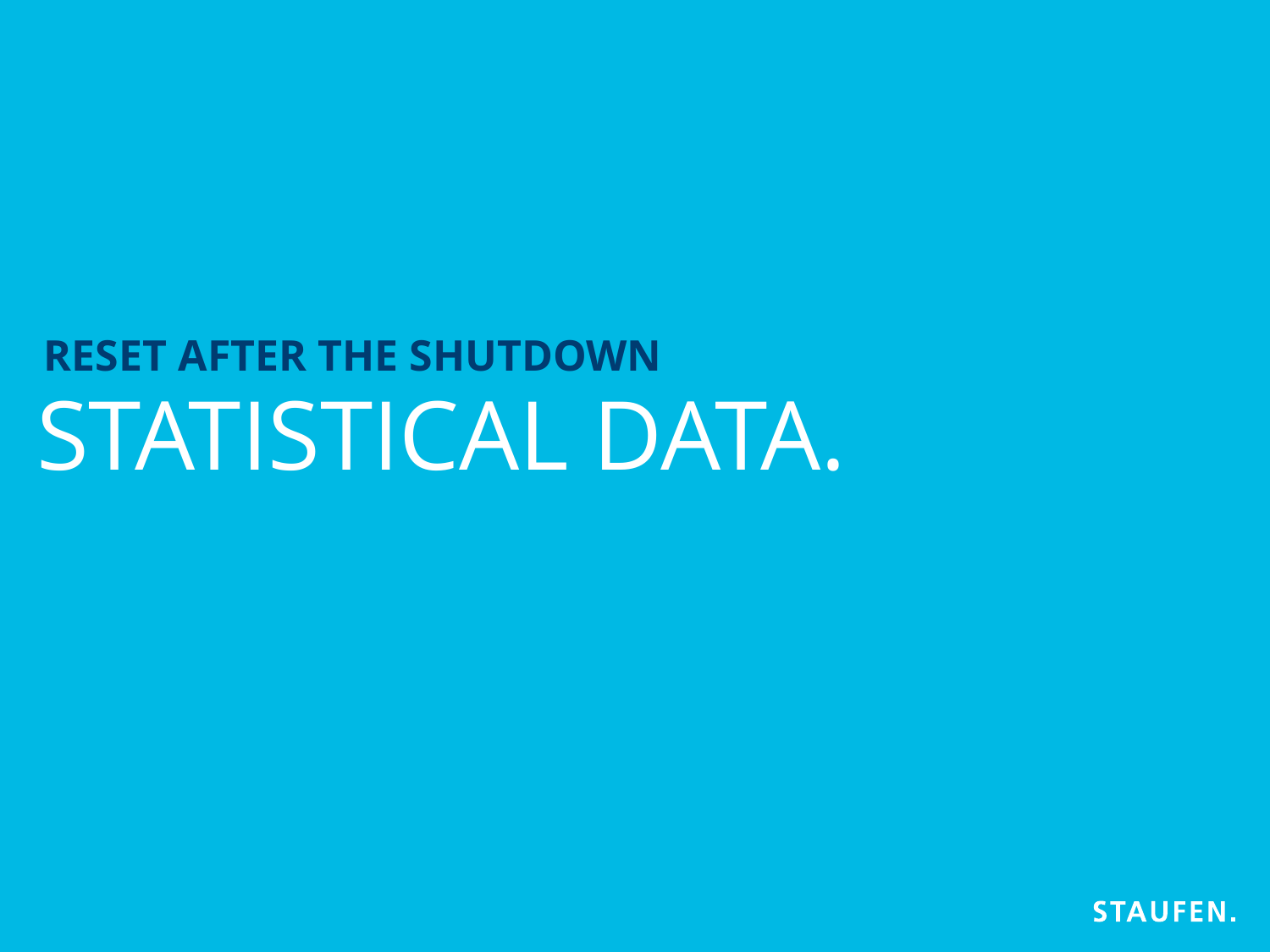| $\parallel$ In which sectors is your company<br>active? |                              | before the crisis?                                                                                                               |                                             | $\frac{1}{2}$ How big was your annual turnover $\frac{1}{2}$ What is your position in the company?                                                             |                                                  |
|---------------------------------------------------------|------------------------------|----------------------------------------------------------------------------------------------------------------------------------|---------------------------------------------|----------------------------------------------------------------------------------------------------------------------------------------------------------------|--------------------------------------------------|
| Industry<br>Service<br>Trade<br>Public sector           | 76 %<br>19 %<br>4 %<br>$1\%$ | up to 50 m. euros<br>50 – 250 m. euros<br>$250 - 500$ m. euros<br>$500$ m. $-1$ bn. euros<br>more than 1 bn. euros<br>no details | 29 %<br>23 %<br>12 %<br>5 %<br>13 %<br>18 % | Shareholder/ Owner<br><b>Managing Partner</b><br>Managing Director/ Board<br><b>Division Manager</b><br>Main Department Manager<br>Department Manager<br>Other | 8%<br>9 %<br>26 %<br>22 %<br>6 %<br>14 %<br>15 % |

## Statistical Data.